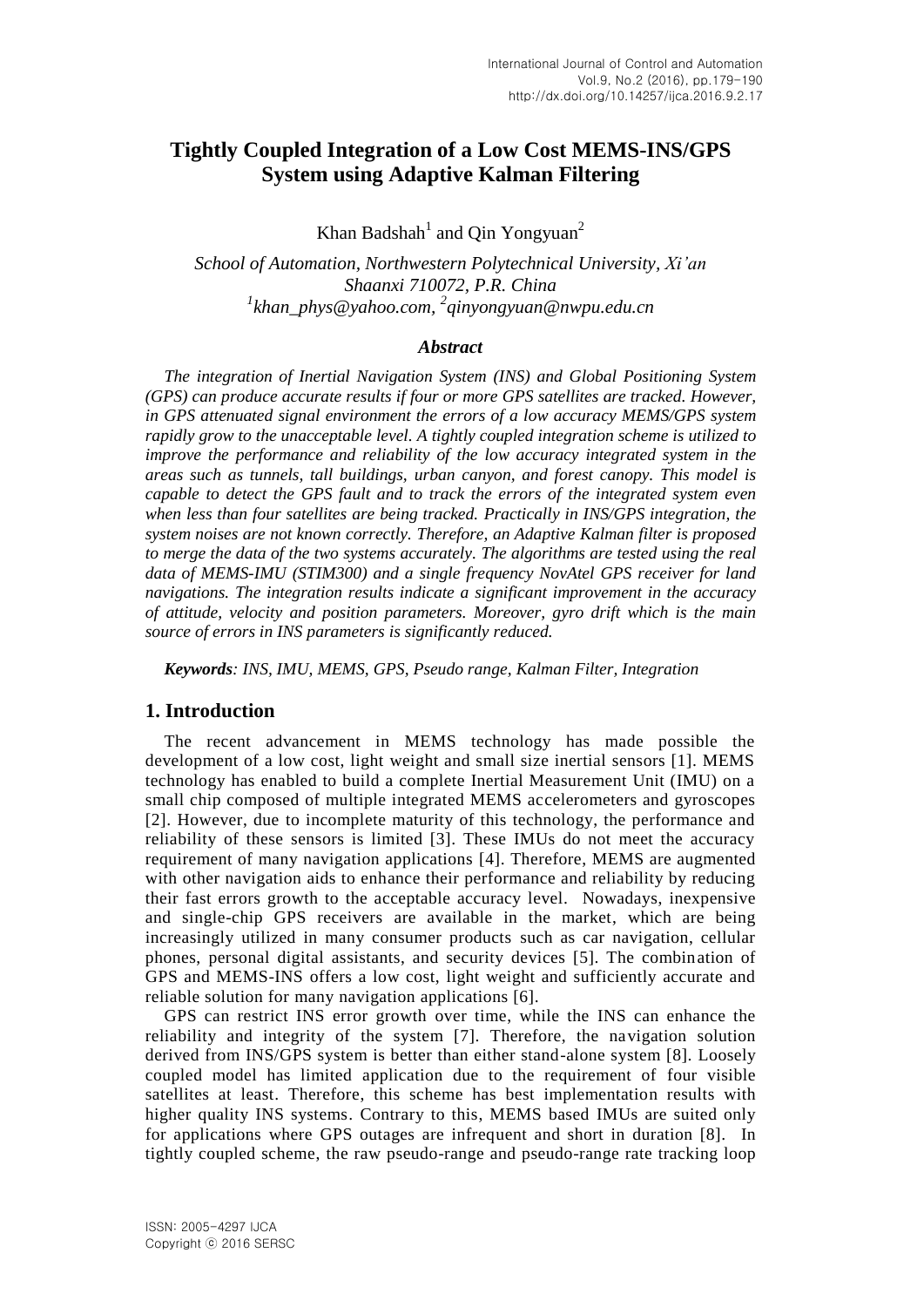output and those from INS prediction are combined to form the input of the centralized integration filter. The filter directly accepts their differences to obtain the INS error estimates [9]. It can continue to generate integrated navigation solution even when fewer than four satellites are being tracked. Therefore, this integration strategy is a preferred approach to utilize for land navigation vehicles where chance of satellite signal blockage is higher due to tall buildings, trees and tunnels etc.

INS and GPS sensors data are typically blended using the Conventional Kalman filter (CKF).The CKF works well and produce optimal results if the process and measurement noises are known [10]. In practical, these matrices are unknown or approximated by applying the best available knowledge which may results in unreliable performance or causes the CKF to diverge. The classical approach that chooses the values for these two matrices is through empirical analysis of the process and measurement errors or to set them manually in an ad hoc fashion. The modification of this stochastic information used within CKF is known as Adaptive Kalman filtering (AKF). Sage-Husa AKF is proposed to implement in this integration which makes various modifications to the CKF algorithm that allow the filter to modify the stochastic information on-line for best optimal estimation and convergence of the filter [11,12 ].

# **2. INS Errors Dynamics**

Fundamental to the mechanization of inertial navigation and its error analysis is the precise definition of a number of Cartesian co-ordinate reference frames. Each frame is an orthogonal, right-handed co-ordinate frame. Inertial frame (*i*-frame) has its origin at the center of the earth and is non-rotating with respect to the fixed stars, as shown in Fig-1. Earth frame *(e*-frame), also called earth centered earth fixed frame (ECEF), is a coordinate frame which has its origin at the earth's center of mass and has axes which are fixed in the earth. The axes of inertial and earth frames are arranged such that they are coincident at navigation starting time,  $t = 0$  as shown in Fig-1. Navigation frame (*n*frame) is a local level geographic frame at the system location. East-North-Up (ENU) frame is used as a local level navigation frame in this work. The body frame (*b*-frame) is the frame in which the accelerations and angular rates generated by INS are resolved. Its x-axis points toward right, y-axis along the vehicle longitudinal axis and z-axis is upward completing the right-handed system [13- 15].

The INS linear errors dynamics is expressed by the differential equations describing the attitude, velocity and position errors states referenced to a local level navigation frame (ENU). These differential equations are expressed as [16].

$$
\dot{\phi} = -\omega_{in}^{n} \times \phi + \delta \omega_{in}^{n} - C_{b}^{n} \varepsilon^{b} \qquad (1)
$$

$$
\dot{\phi} = -\omega_{in}^{n} \times \phi + \delta \omega_{in}^{n} - C_{b}^{n} \varepsilon^{b}
$$
 (1)  

$$
\delta \dot{v}^{n} = -\phi \times C_{b}^{n} f_{sf}^{b} - (2\omega_{ie}^{n} + \omega_{en}^{n}) \times \delta v^{n} - (2\delta \omega_{ie}^{n} + \delta \omega_{en}^{n}) \times v^{n} + C_{b}^{n} \nabla^{b}
$$
 (2)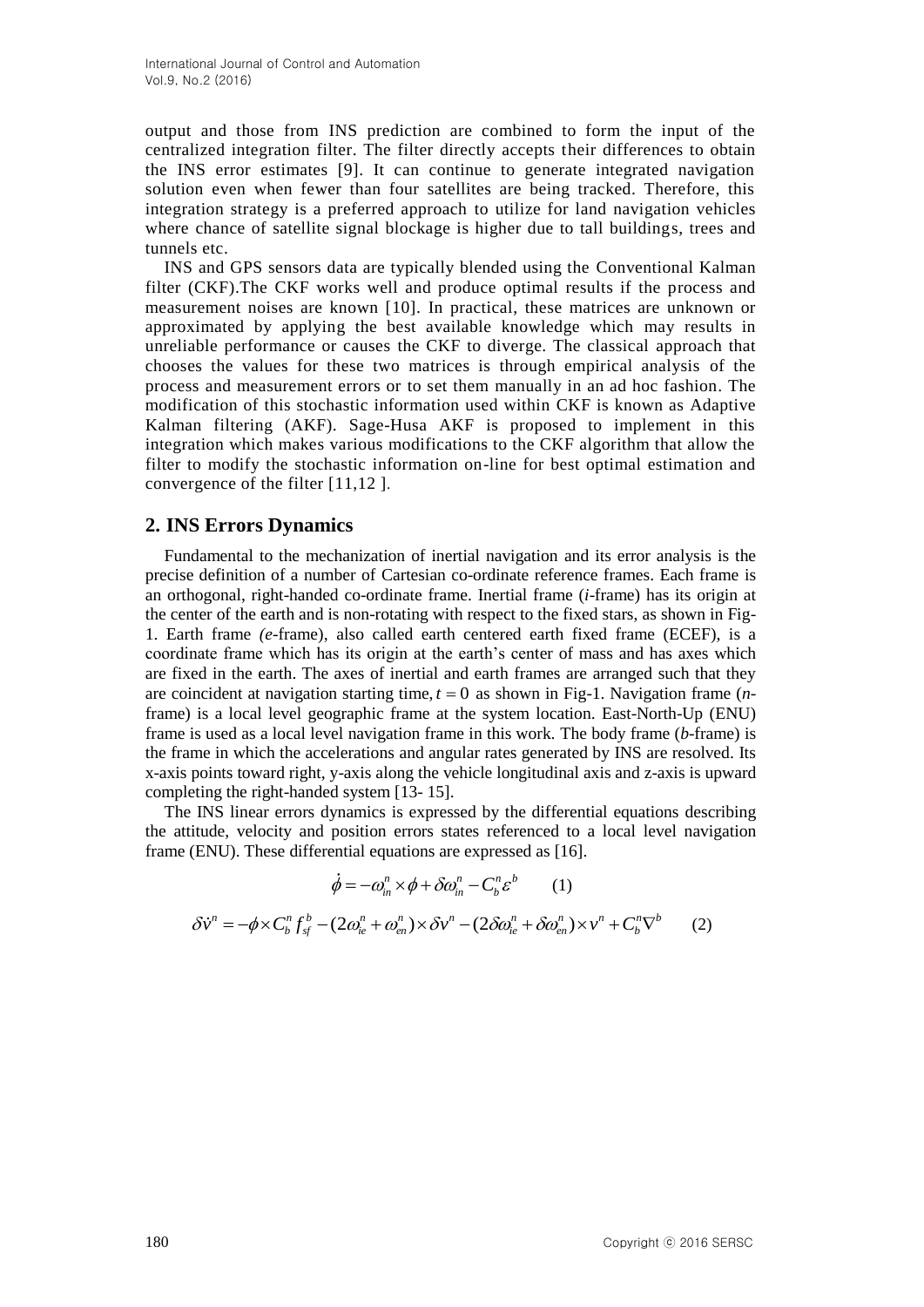

**Figure 1. Coordinate frames**

Figure 1. Coordinate names  
\n
$$
\delta \dot{L} = \frac{1}{R_M + h} \delta v_N^n - \frac{v_N^n}{(R_M + h)^2} \delta h
$$
\n
$$
\delta \dot{\lambda} = \frac{\sec L}{R_N + h} \delta v_E^n - \frac{v_E^n \sec L \tan L}{R_N + h} \delta L - \frac{v_E^n \sec L}{(R_N + h)^2} \delta h
$$
\n
$$
\delta \dot{h} = \delta v_U^n
$$
\n(3)

Where  $\phi = \begin{bmatrix} \phi_E & \phi_N & \phi_U \end{bmatrix}^T$ ,  $\delta v^n = \begin{bmatrix} \delta v_E^n & \delta v_N^n & \delta v_U^n \end{bmatrix}^T$ and  $\delta p = [\delta L \quad \delta \lambda \quad \delta h]^T$  are attitude, velocity and position error vectors. The symbol " x" represents the skew-symmetric matrix of the vector. Whereas  $\varepsilon^b$ ,  $\nabla^b$  are gyro drift and accelerometer bias errors, respectively. Accelerometer and gyroscopes fixed biases can be represented by trivial differential equations

$$
\dot{\varepsilon}^b = \begin{bmatrix} \dot{\varepsilon}_x^b & \dot{\varepsilon}_y^b & \dot{\varepsilon}_z^b \end{bmatrix}^T = 0
$$
\n
$$
\nabla^b = \begin{bmatrix} \nabla_x^b & \nabla_y^b & \nabla_z^b \end{bmatrix}^T = 0
$$
\n(4)

#### **3. INS/GPS Tightly Coupled Model**

In tightly coupled architecture the pseudo-range and pseudo range rate of the GPS receiver is fused with the lower precision INS data to correct the navigation parameters. The orientation of the satellite and a GPS receiver installed on an aircraft is shown in Fig-2. Position of the i<sup>th</sup> satellite ( $p_{si}$ ) and the GPS receiver ( $p_r$ ) in ECEF coordinate frame are defined as

$$
p_{si} = [x_{si} \quad y_{si} \quad z_{si}]^{T}
$$

$$
p_{r} = [x_{r} \quad y_{r} \quad z_{r}]^{T}
$$

The position vector and its [change rate](javascript:showjdsw() from the receiver to the satellite can be expressed as

$$
r_i = p_{si} - p_r = [x_{si} - x_r \quad y_{si} - y_r \quad z_{si} - z_r]^T
$$
  

$$
\dot{r}_i = \dot{p}_{si} - \dot{p}_r = [\dot{x}_{si} - \dot{x}_r \quad \dot{y}_{si} - \dot{y}_r \quad \dot{z}_{si} - \dot{z}_r]^T
$$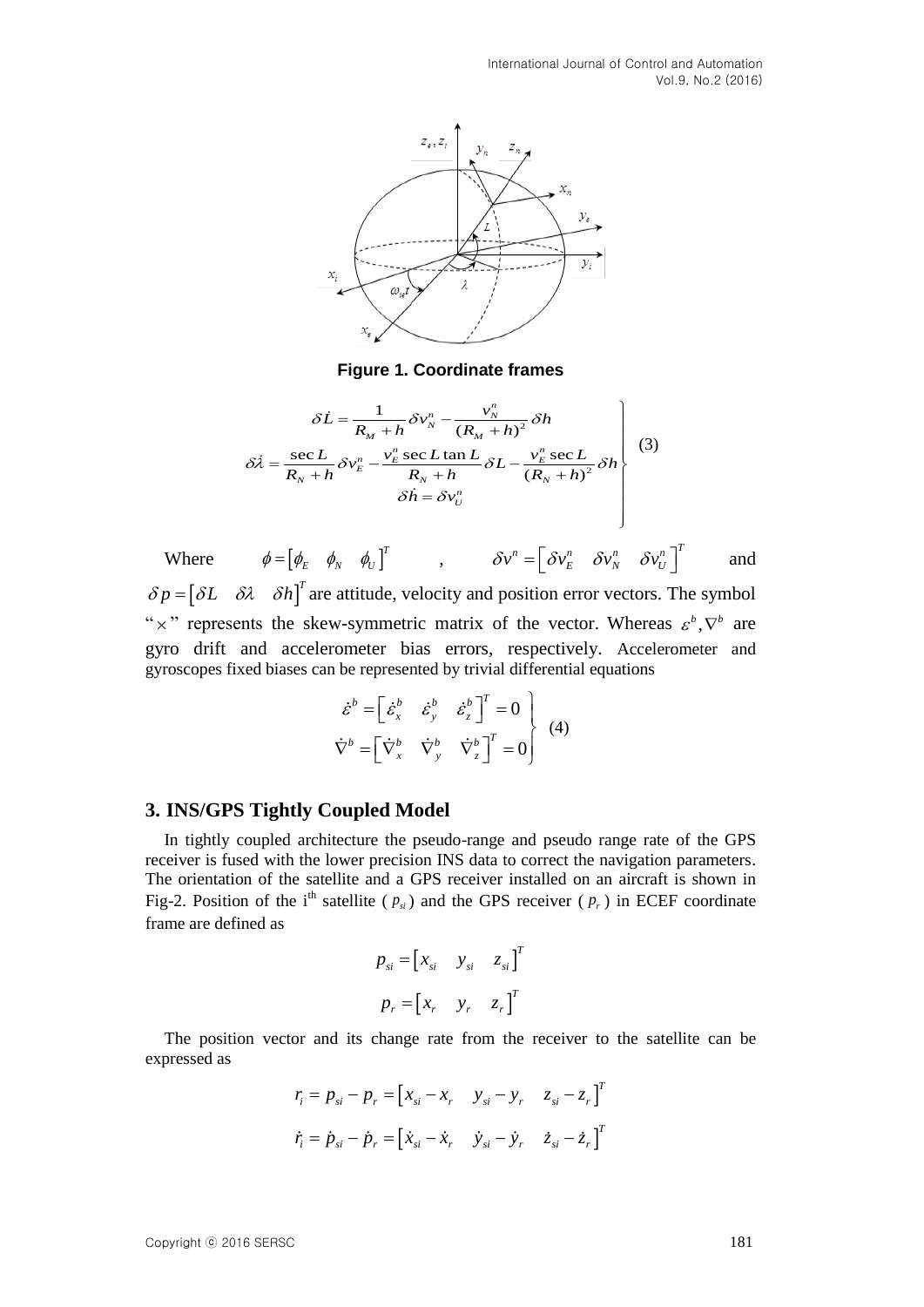The corresponding pseudo range and the pseudo range rate from aircraft to the GPS receiver are written as

$$
\begin{aligned}\nd_i &= \|r_i\| \\
\dot{d}_i &= d_i^{-1}(r_i^T \dot{r}_i)\n\end{aligned}
$$
\n(5)

Where  $d_i$  is the true pseudo range. The pseudo range measurement ( $\rho_{\text{gas},i}$ ) can be

modeled by the following expression [17, 18].  
\n
$$
\rho_{\text{gps},i} = d_i + c\delta t_r - c\delta t_s + cI_i + cT_i + \varepsilon_{\rho} \qquad (6)
$$

Where c is the velocity of light,  $\delta t$ <sub>r</sub> and  $\delta t$ <sub>s</sub> are receiver and satellite clocks errors.  $I_i$  and  $T_i$  are ionospheric and tropospheric errors whereas  $\varepsilon$ <sub> $\rho$ </sub> is the receiver white noise. After compensating the common mode errors and the satellite clock error the pseudo range model is written as

$$
\rho_{\text{gps},i} = d_i + c\delta t_r + \varepsilon_\rho \tag{7}
$$

The pseudo range rate is obtained from the Doppler measurements as

$$
\dot{\rho}_{\text{gps},i} = d_i^{-1} \left\| r_i^T \dot{r}_i \right\| + c \delta \dot{t}_d + \varepsilon_{\dot{\rho}} \tag{8}
$$

The receiver clock error and its drift are included in the error states and can be modeled by random walk

$$
\delta \dot{b}_r = \delta d_r + w_b(t) \qquad (9)
$$

$$
\delta \dot{d}_r = w_d(t)
$$

Here  $\delta b_r = c \delta t_r$  and  $\delta d_r = c \delta t_r$  are clock bias and clock drift errors and  $w_b$ ,  $w_d$  are their corresponding random noises. Equation-9 is further simplified as

$$
\begin{bmatrix} \delta \dot{b}_r \\ \delta \dot{d}_r \end{bmatrix} = \begin{bmatrix} 0 & 1 \\ 0 & 0 \end{bmatrix} \begin{bmatrix} \delta b_r \\ \delta d_r \end{bmatrix} + \begin{bmatrix} w_b \\ w_d \end{bmatrix}
$$

$$
\dot{x}_{\text{gps}} = F_{\text{gps}} x_{\text{gps}} + W_{\text{gps}}
$$
(10)

Receiver position computed from INS is always in geodetic coordinate  $(L, \lambda, h)$  which

must be transformed into the ECEF frame to correlate with GPS measurements  
\n
$$
p_{ins,r} = \begin{bmatrix} x_{ins,r} \\ y_{ins,r} \\ z_{ins,r} \end{bmatrix} = \begin{bmatrix} R_{Nh} \cos L \cos \lambda \\ R_{Nh} \cos L \sin \lambda \\ [R_N (1 - e^2) + h] \sin L \end{bmatrix}
$$
\n(11)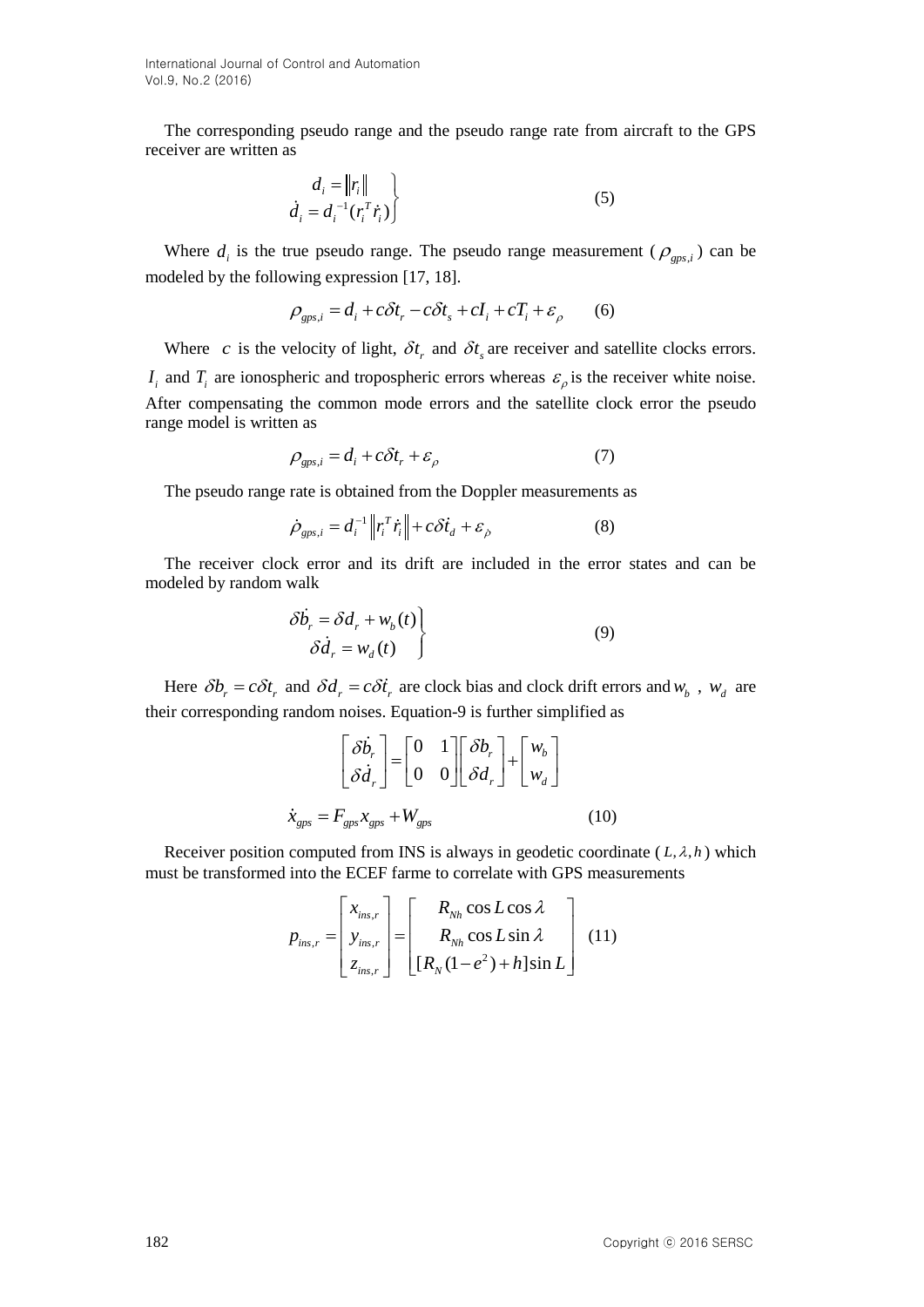

**Figure 2. Satelite Geometry**

Similarly the velocity can be transformed from n-frame into the ECEF frame

$$
v_{ins,r}^e = C_n^e v_{ins.r}^n
$$

Where

$$
C_n^e = \begin{bmatrix} -\sin \lambda & -\sin L \cos \lambda & \cos L \cos \lambda \\ \cos \lambda & -\sin L \sin \lambda & \cos L \sin \lambda \\ 0 & \cos L & \sin L \end{bmatrix}
$$

The relationship between position error in e-frame and n-frame is given by

$$
\begin{bmatrix} \delta x_{ins,r} \\ \delta y_{ins,r} \\ \delta x_{ins,r} \end{bmatrix} = C_{err} \begin{bmatrix} \delta L \\ \delta \lambda \\ \delta h \end{bmatrix}
$$
 (12)

Where *Cerr* is calculated as

calculated as  
\n
$$
C_{err} = \begin{bmatrix}\n-R_{Nh} \sin L \cos \lambda & -R_{Nh} \cos L \sin \lambda & \cos L \cos \lambda \\
-R_{Nh} \sin L \sin \lambda & -R_{Nh} \sin L \cos \lambda & \cos L \sin \lambda \\
-R_{Nh} (1 - e^2) \cos L & 0 & \sin L\n\end{bmatrix}
$$

Similarly the velocity error in two frames are related as

$$
\delta v_{ins,r}^e = C_n^e \delta v_{ins,r}^n \tag{13}
$$

Using the INS position  $p_{ins,r}$  and velocity  $v_{ins,r}^e$ , the vector from GPS receiver to the i<sup>th</sup> satellite and its change rate can be calculated as

$$
r_{ins,i} = p_{si} - p_{ins,r}
$$

$$
\dot{r}_{ins,i} = \dot{p}_{si} - \dot{p}_{ins,r}
$$

Further, the pseudo range and pseudo range rate from INS data are estimated as follows [17]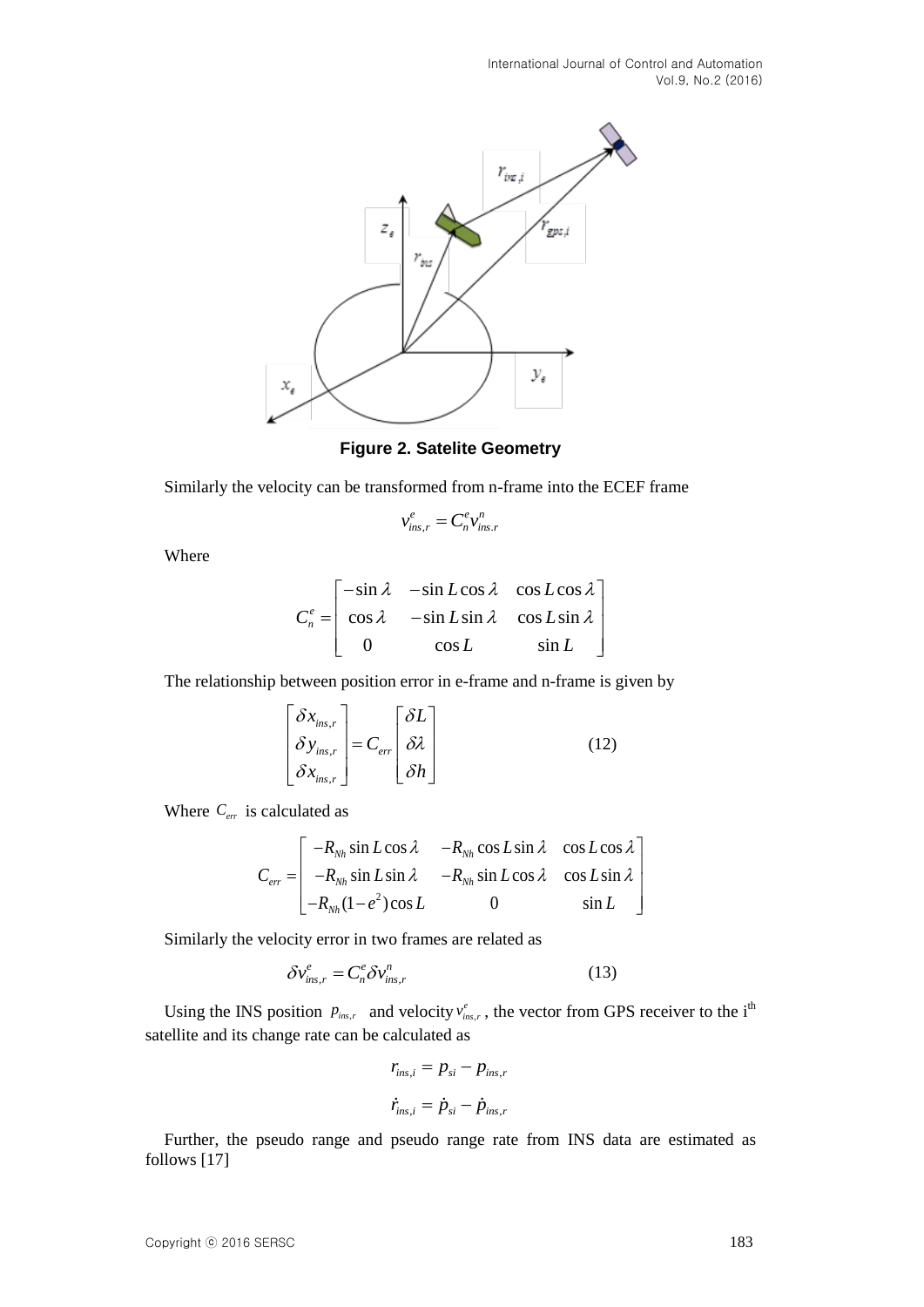$$
\rho_{ins,i} = \|r_{ins,i}\|
$$
\n
$$
\dot{\rho}_{ins,i} = \rho_{ins,i}^{-1} (r_{ins,i}^T \dot{r}_{ins,i})
$$
\n(14)

[Expandi](javascript:showjdsw()ng  $\rho_{\text{gas},i}$  and  $\dot{\rho}_{\text{gas},i}$  about INS computed position ( $X_p = p_{\text{ins},r}$ ) and velocity  $(X_v = v_{ins,r}^e)$  using Taylor series, we get

$$
\rho_{\text{gps},i} = \rho_{\text{ins},i} + M_i \delta X_p + \delta b_r
$$
\n
$$
\dot{\rho}_{\text{gps},i} = \dot{\rho}_{\text{ins},i} + G_i \delta X_p + H_i \delta X_v + \delta d_r
$$
\n(15)

Where the matrices in Equation 16 are given as

$$
M_{i} = \frac{\partial \rho_{gps,i}}{\partial X_{p}}\Big|_{p_{ins,r}} = \rho_{ins,i}^{-1} r_{ins,i}^{T}
$$

$$
H_{i} = \frac{\partial \rho_{gps,i}}{\partial X_{v}}\Big|_{p_{ins,r}, v_{ins,r}^{e}} = -\rho_{ins,i}^{-1} r_{ins,i}^{T}
$$

$$
G_{i} = \frac{\partial \rho_{gps,i}}{\partial X_{v}}\Big|_{p_{ins,r}, v_{ins,r}^{e}} = \frac{r_{ins,i}^{T} \dot{r}_{ins,i}}{\rho_{ins,i}^{3}} r_{ins,v}^{T} - \frac{\dot{r}_{ins,i}^{T}}{\rho_{ins,i}}.
$$

Taking the difference of  $\rho_{ins,i}$  and  $\rho_{gas,i}$ , together with the difference of  $\rho_{ins,i}$  and  $\dot{\rho}_{\text{gas},i}$  to get the measurements model of the tightly coupled integrated scheme

$$
z_k = \left[\rho_{ins,i} - \rho_{gps,i} \quad \dot{\rho}_{ins,i} - \dot{\rho}_{gps,i}\right]^T + v_k \quad (16)
$$

Where  $v_k$  is the measurement noise which is mainly composed of GPS noise in pseudo range and pseudo range rate, with some small error components due to linearization process. All these errors are assumed to be uncorrelated white noises with zero mean and covariance matrix  $R_k$ . Substituting Eqs-17 and 18 in Eq-19 to get the measurement model

$$
z_{k} = \begin{bmatrix} -M_{i}\delta X_{p} - \delta b_{r} \\ -G_{i}\delta X_{p} - H_{i}\delta X_{r} - \delta d_{r} \end{bmatrix} + v_{k} \qquad (17)
$$
  
\n
$$
z_{k} = \begin{bmatrix} -M_{i}C_{err}\delta p_{ins,r} - \delta b_{r} \\ -G_{i}C_{err}\delta p_{ins,r} - H_{i}C_{n}^{e}v_{ins}^{r} - \delta d_{r} \end{bmatrix} + v_{k}
$$
  
\n
$$
z_{k} = \begin{bmatrix} 0_{1\times3} & 0_{1\times3} & -M_{i}C_{err} & 0_{1\times3} & 0_{1\times3} & -1 & 0 \\ 0_{1\times3} & -H_{i}C_{n}^{e} & -G_{i}C_{err} & 0_{1\times3} & 0 & -1 \end{bmatrix}x_{k} + v_{k}
$$
  
\n
$$
x_{k} = \begin{bmatrix} \phi^{T} & (\delta v_{ins}')^{T} & (\delta p_{ins,r})^{T} & \varepsilon^{b} & \nabla^{b} & \delta b_{r} & \delta d_{r} \end{bmatrix}^{T}
$$
  
\n
$$
z_{k} = H_{k}x_{k} + v_{k} \qquad (18)
$$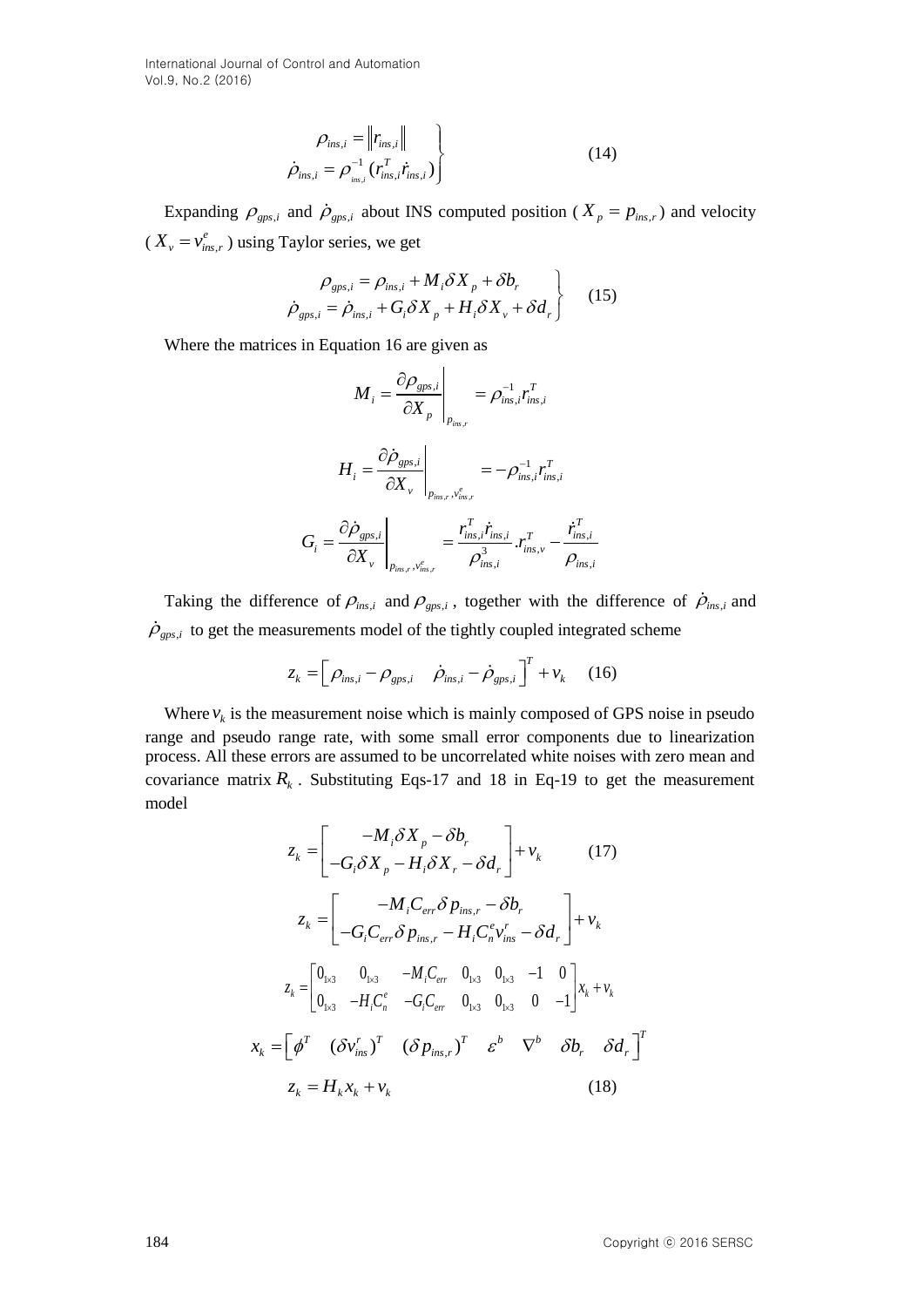If there are *m* number of effective satellites available at time  $t_k$  then the measurements vector and the corresponding measurement model for tightly coupled integrated scheme is developed as

ed as  
\n
$$
z_k = \begin{bmatrix} \delta \rho_1 & \delta \rho_2 & \cdots & \delta \rho_m & \delta \dot{\rho}_1 & \delta \dot{\rho}_2 & \cdots & \delta \dot{\rho}_m \end{bmatrix}^T + v_k
$$
\n(19)

Here  $i = 1, 2, ... m$ and the sensitive matrix for  $m$  number of satellites is thus obtained as

$$
H_{k} = \begin{bmatrix} 0_{1\times 3} & 0_{1\times 3} & -M_{1}C_{err} & 0_{1\times 3} & 0_{1\times 3} & -1 & 0 \\ 0_{1\times 3} & 0_{1\times 3} & -M_{2}C_{err} & 0_{1\times 3} & 0_{1\times 3} & -1 & 0 \\ \vdots & \vdots & \vdots & \vdots & \vdots & \vdots & \vdots \\ 0_{1\times 3} & 0_{1\times 3} & -M_{m}C_{err} & 0_{1\times 3} & 0_{1\times 3} & -1 & 0 \\ 0_{1\times 3} & -H_{1}C_{n}^{e} & -G_{1}C_{err} & 0_{1\times 3} & 0_{1\times 3} & 0 & -1 \\ 0_{1\times 3} & -H_{2}C_{n}^{e} & -G_{2}C_{err} & 0_{1\times 3} & 0_{1\times 3} & 0 & -1 \\ \vdots & \vdots & \vdots & \vdots & \vdots & \vdots & \vdots \\ 0_{1\times 3} & -H_{m}C_{n}^{e} & -G_{m}C_{err} & 0_{1\times 3} & 0_{1\times 3} & 0 & -1 \end{bmatrix}
$$

### **4. Sage-Husa AKF for INS/GPS**

In the process of CKF the process and measurement noise matrices remain constant whereas in Sage-Husa AKF the states are estimated by innovations and are updated in real time. INS attitude, velocity, position and sensor errors are selected as the errors states of the system. The system error model can be expressed in the form of linear stochastic equations

$$
\dot{x}(t) = Fx(t) + W(t)
$$
  

$$
x_k = \Phi_{k-1} x_{k-1} + \Gamma_{k-1} W_{k-1}
$$
 (20)  

$$
z_k = H_k x_k + V_k
$$
 (21)

The noises are assumed to be Gaussian with the following mean and covariance matrices

$$
E(W_k) = q, Cov[W_k, W_j] = E[W_k W_j] = Q\delta_{k,j}
$$

$$
E(V_k) = r, Cov[V_k, V_j] = E[V_k V_j] = R\delta_{k,j}
$$

$$
Cov[W_k, W_j] = E[W_k W_j] = 0
$$

The CKF estimates the states of the system as

$$
\hat{x}_{k}^{-} = \Phi_{k} \hat{x}_{k-1} + \Gamma_{k-1} q_{k-1}
$$
\n(22)

$$
P_k^- = \Phi_k P_{k-1} \Phi_k^T + \Gamma_{k-1} Q_{k-1} \Gamma_{k-1}^T
$$
 (23)

$$
\hat{x}_{k} = \hat{x}_{k}^{-} + K_{k}(z_{k} - H_{k}\Phi_{k}\hat{x}_{k}^{-} - r_{k})
$$
\n(24)

$$
K_k = P_k^- H_k^T (H P_k^- H_k^T + R_k)^{-1}
$$
 (25)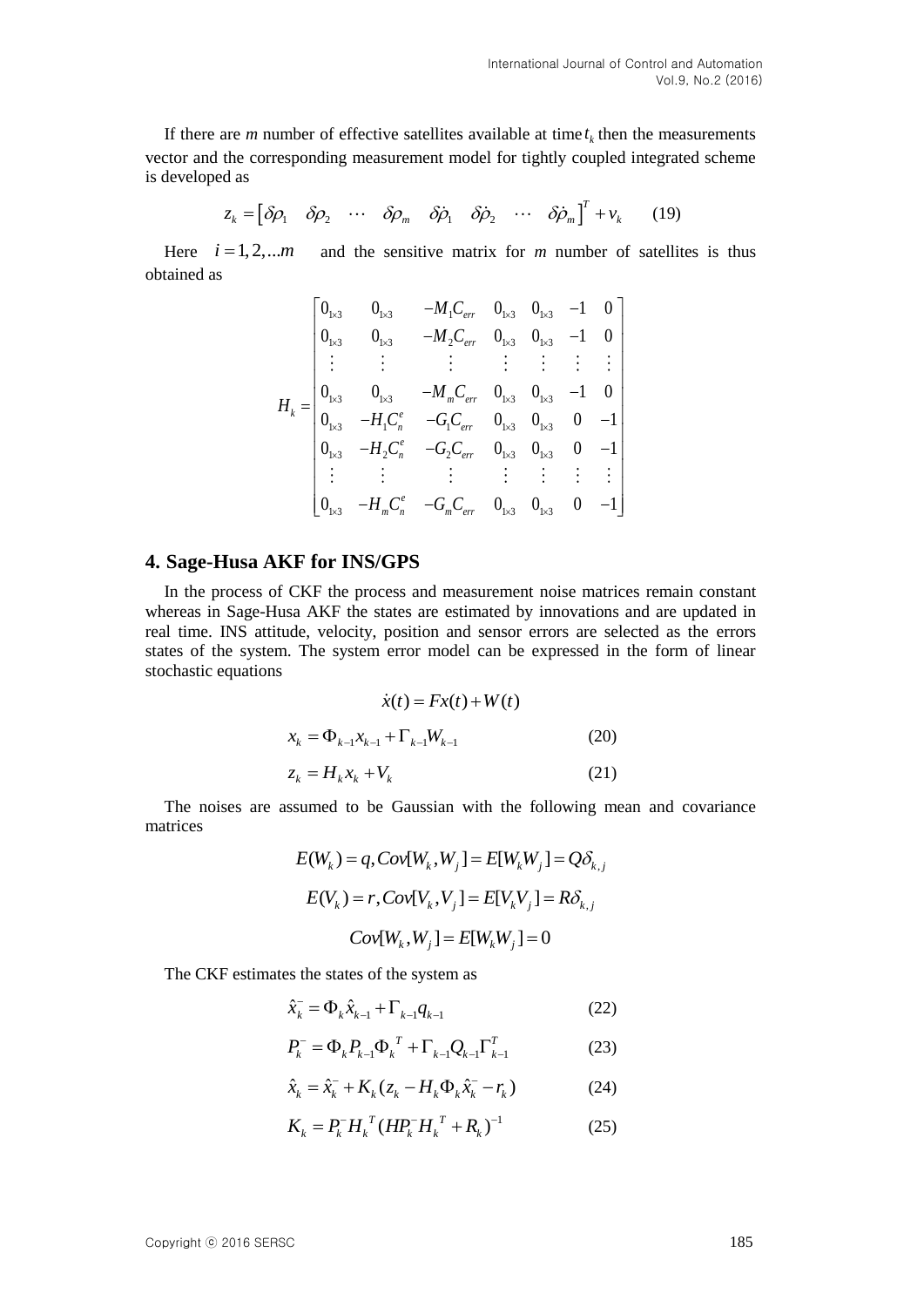$$
P_k = (I - K_k H_k) P_k \tag{26}
$$

The CKF will be optimal only if the noise matrices are accurately known, otherwise it will lose the optimal capability. Therefore, Sage-Husa AKF is used to improve the optimal performance of the filter by changing the noise matrices in real time inside the filter loop. The noise matrices are modified as [13]

$$
P_k = (I - K_k H_{\chi})P_k^T
$$
 (26)  
The CKF will be optimal only if the noise matrices are accurately known, otherwise  
will lose the optimal capability. Therefore, Sage-Husa AKF is used to improve the  
optimal performance of the filter by changing the noise matrices in real time inside the  
filter loop. The noise matrices are modified as [13]  

$$
q_{k+1} = (1-d_k)Q_k + d_k \Xi_k (K_k \Lambda_k K_k^T + P_k - \Phi_{k-1} R_{k-1} \Phi_{k-1}^T) = \sum_{k=1}^{n} P_{k+1} = (1-d_k)P_k + d_k \Xi_k (K_k \Lambda_k K_k^T + P_k - \Phi_{k-1} P_{k-1} \Phi_{k-1}^T) = \sum_{k=1}^{n} P_{k+1} = (1-d_k)P_k + d_k [\xi_k - H_k \Lambda_k \hat{x}_k^T] = \sum_{k=1}^{n} (1-d_k)P_k + d_k [\xi_k - H_k \Lambda_k \hat{x}_k^T] = \sum_{k=1}^{n} (1-d_k)P_k + d_k [\xi_k - H_k \Lambda_k \hat{x}_k^T] = \sum_{k=1}^{n} (1-d_k)P_k + d_k [\xi_k - H_k \Lambda_k \hat{x}_k^T] = \sum_{k=1}^{n} (1-d_k)P_k + d_k [\xi_k - H_k \Lambda_k \hat{x}_k^T] = \sum_{k=1}^{n} (1-d_k)P_k + d_k [\xi_k - H_k \Lambda_k \hat{x}_k^T] = \sum_{k=1}^{n} (1-d_k)P_k + d_k [\xi_k - H_k \Lambda_k \hat{x}_k^T] = \sum_{k=1}^{n} (1-d_k)P_k + d_k [\xi_k - H_k \Lambda_k \hat{x}_k^T] = \sum_{k=1}^{n} (1-d_k)P_k + d_k [\xi_k - H_k \Lambda_k \hat{x}_k^T] = \sum_{k=1}^{n} (1-d_k)P_k + d_k [\xi_k - H_k \Lambda_k \hat{x}_k^T] = \sum_{k=1}^{n} (1-d_k)P_k + d_k [\xi_k - H_k \Lambda_k \hat{x}_k^T] = \sum_{k=1}^{n} (1-d_k)P_k + d_k [\xi_k - H_k \Lambda_k \hat{x}_k^T] = \sum_{k=1}^{n} (1-d_k)P_k + d_k [\xi_k - H_k \Lambda_k \hat{x}_k^T] = \sum_{k=1}^{n} (1-d_k)P_k + d_k [\xi_k - H_k \Lambda_k \
$$

Where  $\Xi_k = (\Gamma_k^T \Gamma_k)^{-1} \Gamma_k^T$ ,  $d_k = (1-b)/(1-b^{k+1})$  and  $\Lambda_k = z_k - H_k \Phi_k \hat{x}_k - r_k$ . The value of *b* is obtained by experiment and takes the value as  $0 < b < 1$ .

#### **4.1. INS/GPS Integration**

INS attitude, velocity, position and sensor errors are selected as the states of the system. The system error model can be expressed in the form of a linear stochastic equation as

$$
\dot{x}(t) = Fx(t) + W(t) \tag{27}
$$

The model of the INS/GPS integrated system is obtained by combining Eq-11 and Eq-27 and discretizing to get

$$
x_k = \Phi_{k-1} x_{k-1} + W_k
$$
 (28)

Where  $x_k$  is the states vector and  $\Phi_k$  is the discrete state transition matrix obtained from Equations 1- 4 and 10.  $W_k$  is the uncorrelated white noise of the INS sensors and GPS clock.

$$
x = \begin{bmatrix} \phi^T & (\delta v^n) & \delta p^T & \varepsilon^b & \nabla^b & \delta b_r & \delta d_r \end{bmatrix}^T
$$
 (29)

The measurement model of the integrated system is given in Eq-18. The initial state vector, error covariance matrix and the process noise matrices are selected as

$$
x_0 = \begin{bmatrix} 0_{1 \times 17} \end{bmatrix}^T
$$
  
\n
$$
P_0 = diag(\begin{bmatrix} \phi_0 & \delta v_0^n & \delta p_0 & \varepsilon_0^b & \nabla_0^b & \beta_\rho & \beta_\rho \end{bmatrix}^2)
$$
  
\n
$$
Q_0 = diag(\begin{bmatrix} \sigma_{we}^2 & \sigma_{wv}^2 & 0_{1 \times 6} & 0_{1 \times 5} \end{bmatrix})
$$

Where  $\beta_\rho$ ,  $\beta_\rho$  are GPS clock bias and drift errors.  $\sigma_{w\epsilon}^2$ ,  $\sigma_{w\nu}^2$  are the variances of gyro and accelerometer random noises.

#### **5. Real Data Results**

A field test was performed to collect the real data of a low accuracy *STIM300* MEMS based IMU and a single frequency *NovAtel* GPS receiver installed on a land navigation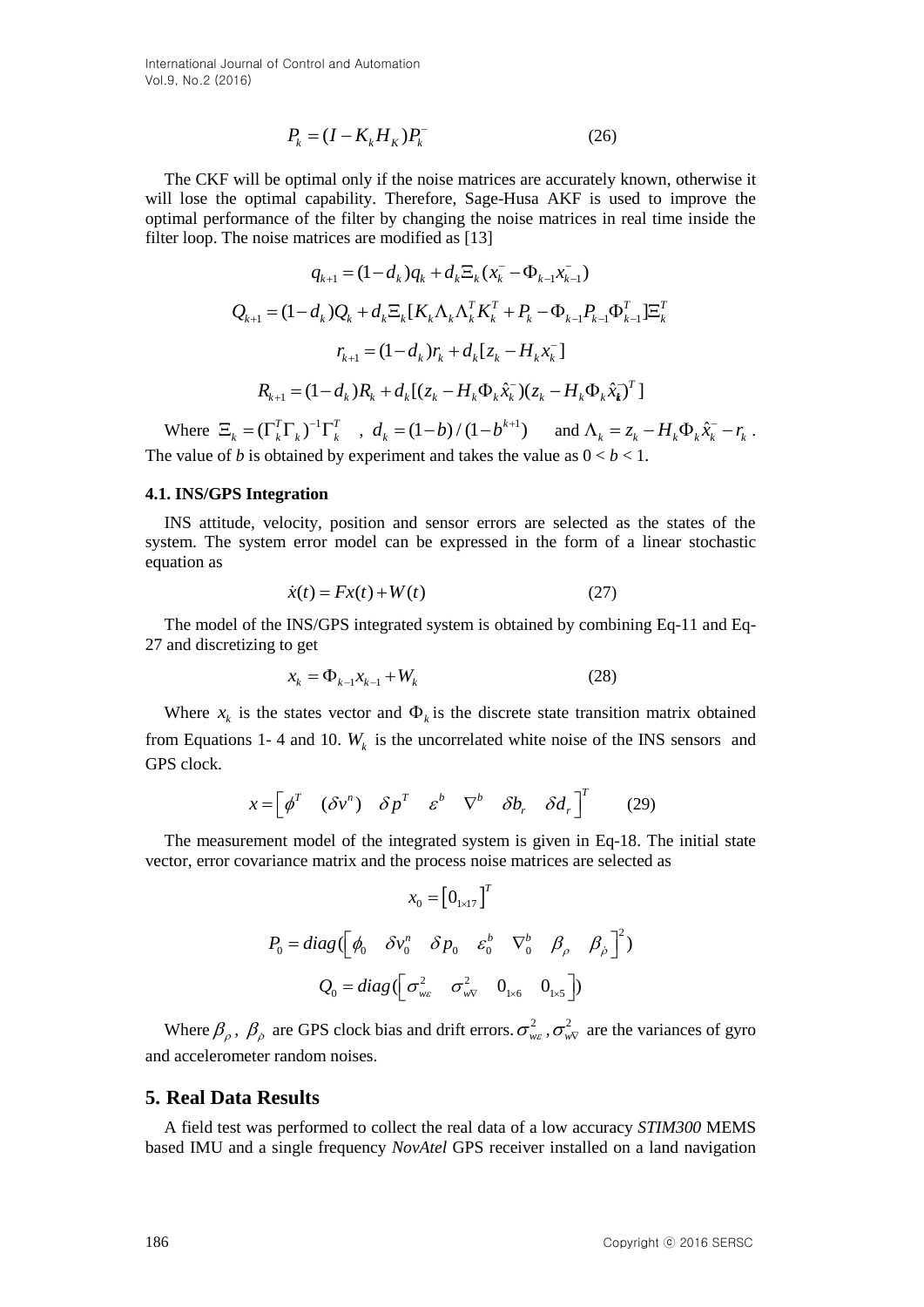vehicle with a known lever arm. IMU raw data is sampled at 100 Hz while GPS data is collected at 1Hz. The measurement data of the two systems is fused through the Adaptive KF using the tightly coupled approach in a closed loop. The value of *b* is chosen as 0.98 in this integration process to scale the noise matrices for optimal estimation. Non-holonomic constraints are not used in this scheme. The generated moving trajectory track of the vehicle is shown in Fig-3. Integration results of the system are illustrated in Fig-4 to Fig-8 which reflects a remarkable improvement in the attitude, velocity and position parameters of the INS/GPS. However, initially large azimuth error is seen in Fig-4 due to the bad observability in initial static mode of the system. The azimuth error starts converging when the vehicle starts moving as depicted in Fig-5 and limits it to less than  $\pm 20$  arc-minutes in the whole navigation run. The velocity error is significantly reduced to the best accuracy level. Position error, compensated for lever arm effect is accurately reduced to  $\pm 4$  m in latitude, longitude and height. Fig-8 shows the difference between the gyro constant drift and the drift estimated by the filter. The filter keeps it close to the zero level in the low cost MEMS-INS during the whole navigation period.



**Figure 3. Trajectory**



**Figure 4. Attitude Error**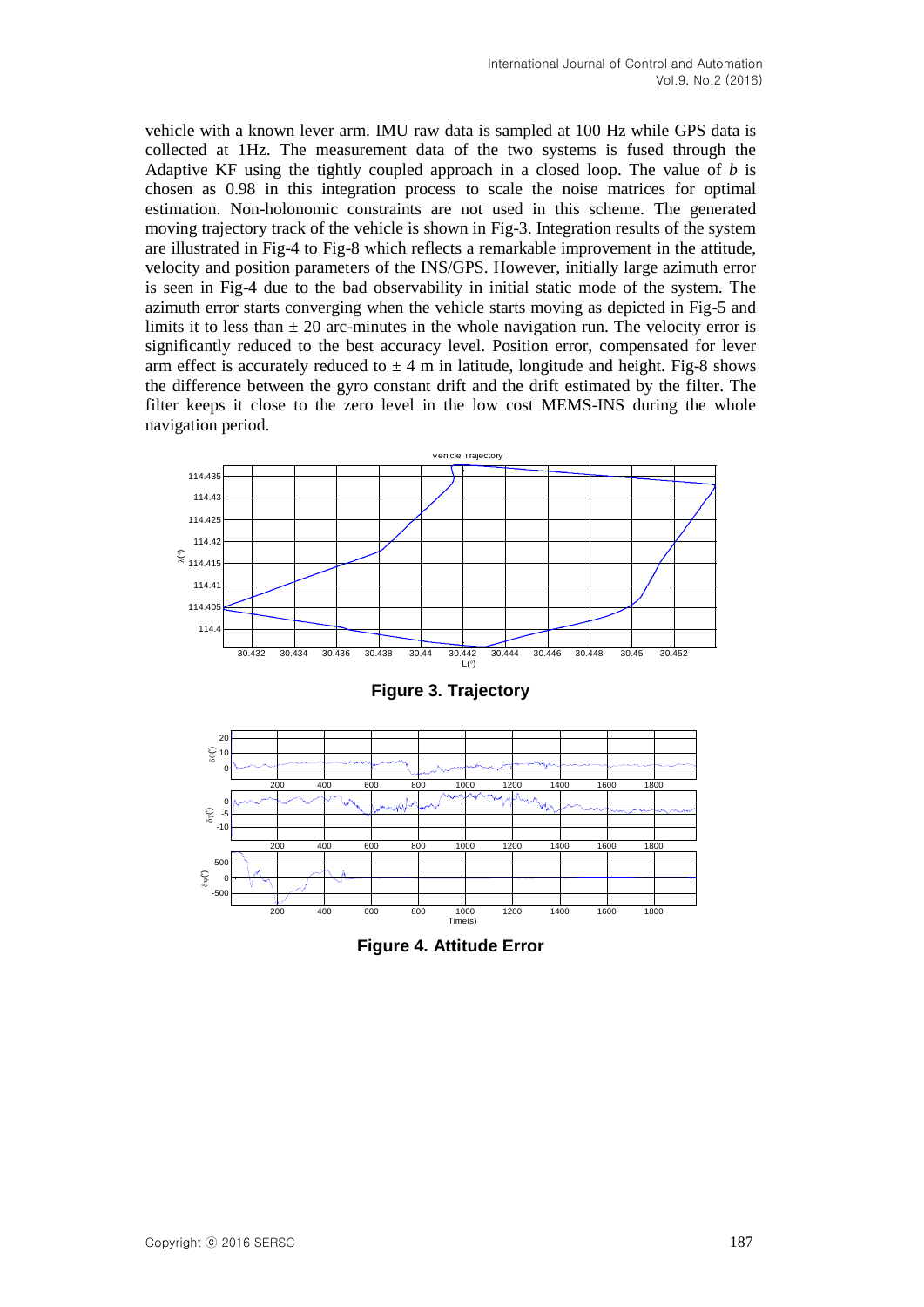





**Figure 6. Velocity Error**







**Figure 8. Gyro Drift**